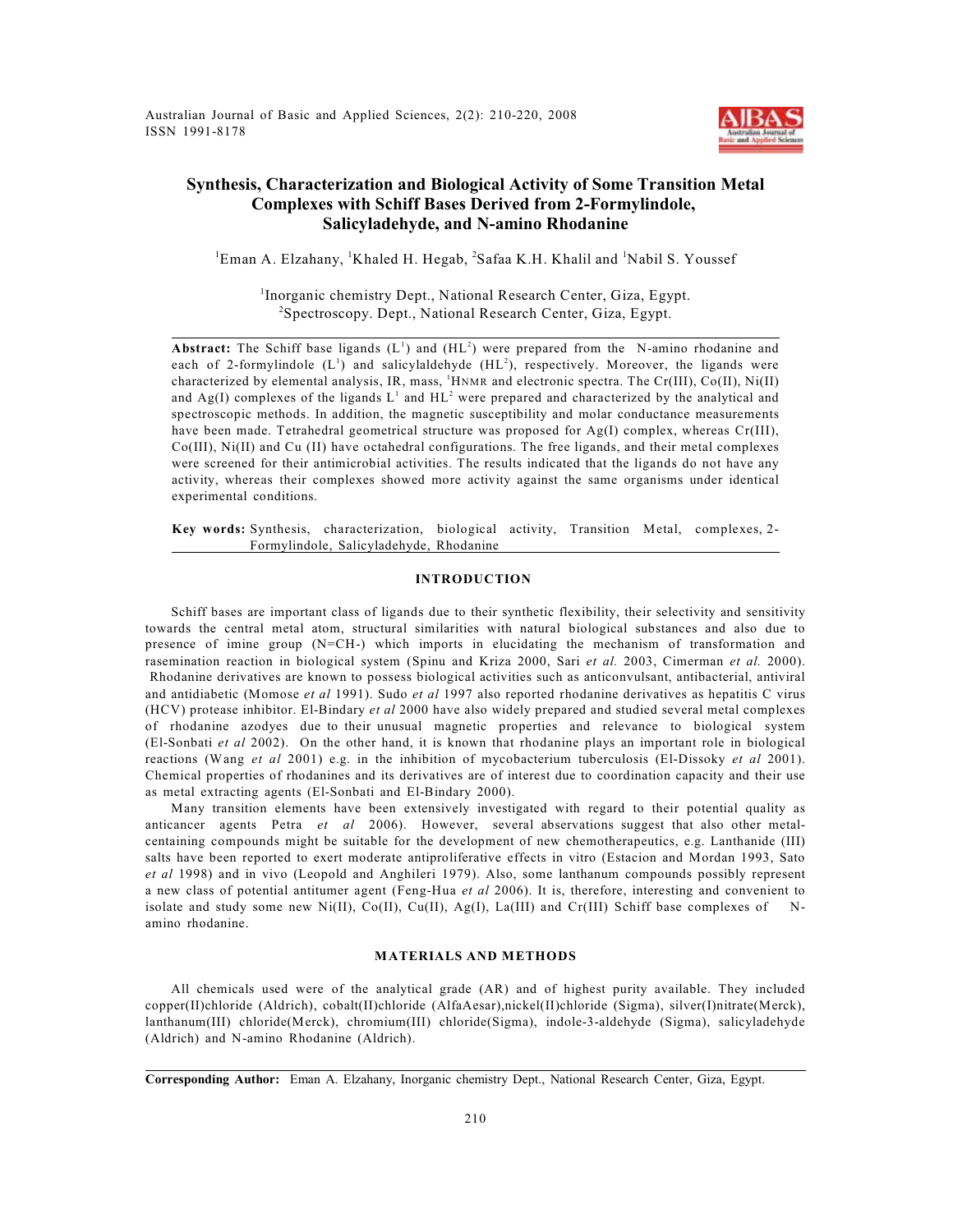### *Aust. J. Basic & Appl. Sci., 2(2): 210-220, 2008*

### *Synthesis of the Schiff base ligand*  $(L^1)$ :

Warm solution ( $\sim 40^{\circ}$ C) of 3- aldehyde indole (1.45g, 10 mmol) was mixed with warm solution ( $\sim 40^{\circ}$ C) of 3-amino rhodanine (1.48g, 10 mmol) in 80 m1 ethanol and 5 drops of glacial acetic acid. The resulting mixture was left under reflux for 3 hours and the formed solid product was separated by filtration, purified by crystallization from ethanol, washed with diethylether and dried in a vacuum desiccator over anhydrous calcium chloride. The yellow product is produced in 92% yield.

## *Synthesis of the Schiff base ligand HL<sup>2</sup>:*

Hot solution ( $\sim$  50°C) of salisylaldehyde (4.884 g, 40 mmol) was mixed with hot solution (5.92 g, 40 mmol) of 3-aminorhodonine (5.92g, 40 mmol.), in 100 ml of hot mixture ( $\sim$  50°C) of ethanol-chloroform (1:1). The resulting mixture was left under reflux for 1 hour and the formed solid product was separated by filtration, purified by crystallization from ethanol-choloroform mixture, washed with diethylether and dried in a vacuum desiccator over anhydrous calcium chloride. The yellow product is produced in 78.6% yield. Structure of the ligands  $L^1$  and  $HL^2$  are shown in figure (1).

## *Synthesis of the Metal Complexes:*

The complexes  $[Cu_2(L^1)Cl_2(H_2O)_4]Cl_2.6H_2O$ ,  $[Ag_2(L^1)_2(H_2O)_2](NO_3)_2.4H_2O$ ,  $[La(L^1)Cl_3(H_2O)].5H_2O$ ,  $[Cu(L<sup>2</sup>)Cl(H, O),]$ .5H,O,  $[Co(L<sup>2</sup>)H, O), Cl]$ .2H,O and  $[Cr(L<sup>2</sup>)H, O)Cl]$ .H,O were synthesized by mixing the warm solution ( $\sim$  45°C) of the appropriate metal chloride or nitrate (2 mmol) in an ethanol water mixture (1:1, 10ml) with a warm suspension ( $\sim$  45°C) of the Schiff base L<sup>1</sup> (2 mmol) in chloroform (50ml) or a hot solution ( $\sim$  50°C) of the Schiff base HL<sup>2</sup> (2mmol) in the same solvent (25 mL). The complexes:

[Co  $(L^1)$ , Cl<sub>2</sub>]. 2H<sub>2</sub>O and [Ni  $(L_2)_2$ ]. 5H<sub>2</sub>O were prepared by mixing warm solution (45<sup>o</sup>C) of the metal salt  $(2 \text{mmol of } CoCl<sub>1</sub>, 6H<sub>2</sub>O or NiCl<sub>2</sub>, 6H<sub>3</sub>O, respectively)$  in an ethanol – water mixture  $(1:1, 10 \text{ ml})$  warm suspension or solution ( $\sim$  45°C) of ligand L<sup>1</sup> or the ligand HL<sup>2</sup> (4 mmol) in chloroform (50 ml). The resulting mixture was stirred under reflux for 4h in case of  $L<sup>1</sup>$  ligand, except  $L<sup>1</sup>-Ag$ , which was precipitated immediately whereupon the complexes precipitated. In case of  $HL^2$  complexes, the mixtures were refluxed with constant stirring for 2h. The solid complexes did not separate on standing but when a few drops of aqueous ammonia solution (1:10) were slowly added with stirring until the pH reached 4-5, the solid metal chelates precipitated. In case of the preparation of all the complexes, the precipitates were collected by filtration, washed with a 1:1 ethanol-water mixture and diethylether and dried over anhydrous CaCl,. The analytical data for C, H, N and S were repeated twice (Table 1).

### *Instruments:*

Elemental microanalyses of the separated solid chelates for C, H, N, S, Cl and M contents were performed in the Microanalytical Center, Cairo University. Infrared spectra were recorded on a Jasco FT/IR 300E Fourier transform infrared spectrophotometer covering the range  $400-4000$  cm<sup>-1</sup>. The molar conductance of solid complexes in DMF was measured using a model CM – 1K TOA Company (Japan) conductivity meter. Magnetic moments at 25 $^{\circ}$ C were determined using the Gouy method with Hg [Co(SCN)<sub>a</sub>] as calibrant.

The electronic spectra were obtained in Nujol mulls and in saturated ethanol solutions using a Shimadzu UV-240 UV-visible recording spectrophotometer. The mass spectra of the ligands were recorded by the EI technique at 70ev using Fenningan mat SSQ 7000 Thermo. Inst. Sys. Inc., USA spectrophotometer. The  $\mathrm{^1HNMR}$  spectra were recorded in DMSO-D6 using a Jeol EX-270 MH, NMR spectrometer from 0-14 ppm with TMS as an internal standard.

# **RESULTS AND DISCUSSIONS**

#### *Schiff Bases Characterization:*

The Schiff bases,  $L^1$  and  $HL^2$  are subjected to elemental analyses. The results of elemental analyses (C, H, N and S) with molecular formulae and melting points are presented in Table (1). The results obtained are in good agreement with those calculated for the suggested formulae. The structures of the Schiff bases under study are given below in figure (1). The structures of these Schiff bases are also confirmed by IR and <sup>1</sup>HNMR spectra, which will be discussed later with metal complexes.

### *Mass Spectra of the Ligands:*

Mass spectral data confirm the structure of the ligands  $L_1$  and  $HL^2$  as indicated by the peaks corresponding to their molecular mass (Figure 2).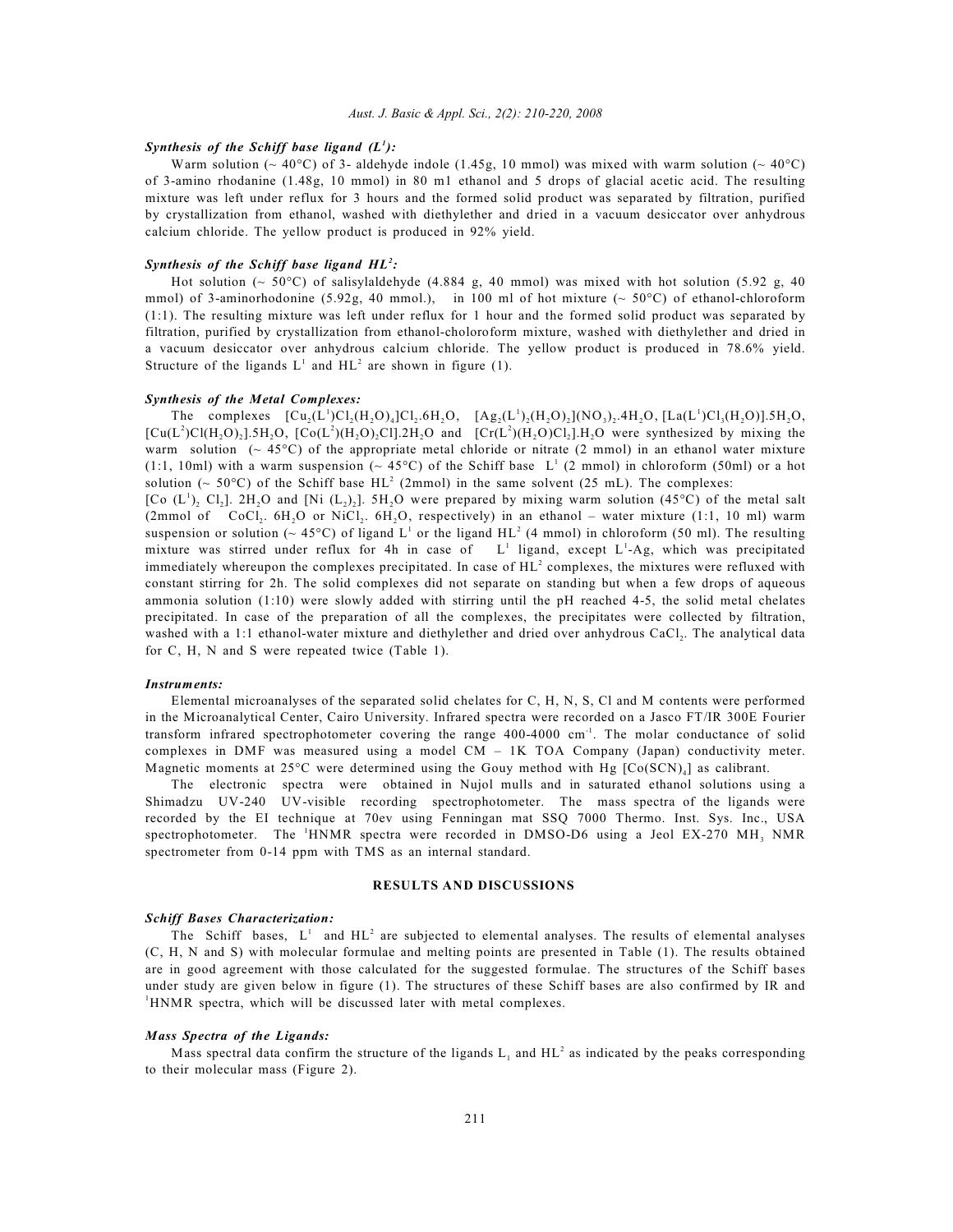

**Fig. 1:** Structure of the Ligand.



Fig. 2: Mass Spectra of the Ligand  $L^1$  and  $HL^2$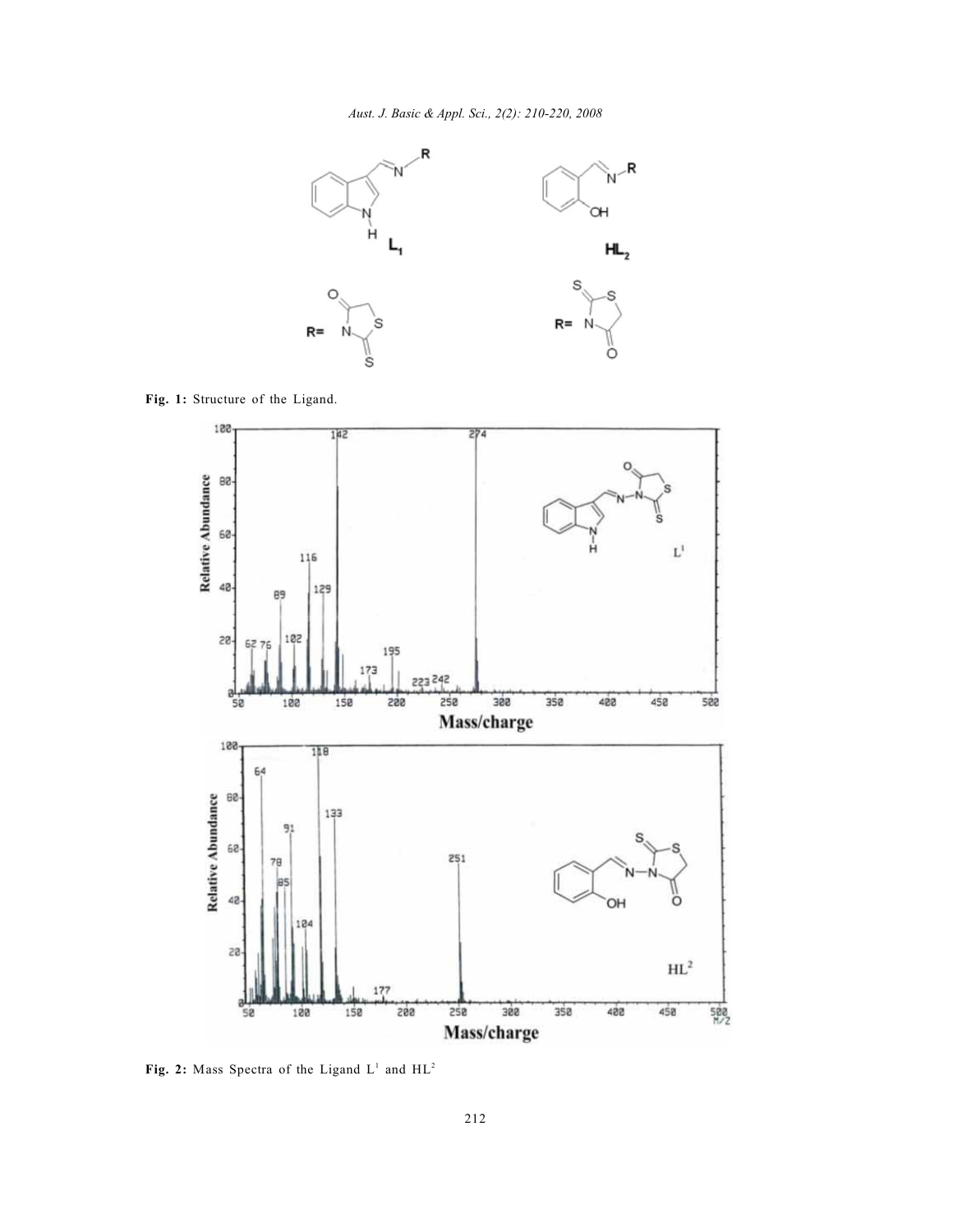|  |  |  |  |  | Aust. J. Basic & Appl. Sci., 2(2): 210-220, 2008 |  |
|--|--|--|--|--|--------------------------------------------------|--|
|--|--|--|--|--|--------------------------------------------------|--|

| Ligands and                                      | M: L | Colour       | D.p. (°C) Analysis, % Cal.(Found) |         |        |         |         |                               |                     | Molar                                                             | Magnetic |
|--------------------------------------------------|------|--------------|-----------------------------------|---------|--------|---------|---------|-------------------------------|---------------------|-------------------------------------------------------------------|----------|
| their                                            |      |              |                                   |         |        |         |         |                               |                     | Conductance                                                       | Moment   |
| Complexes                                        |      |              |                                   | %C      | %H     | %N      | %S      | %CI                           | $\%M$               | $\Lambda_{m}$ ( $\Omega^{-1}$ cm <sup>2</sup> mol <sup>-1</sup> ) | ΒM       |
| Ligand $(L^1)$                                   |      | Orange-      | 221                               | 52.36   | 3.27   | 15.27   | 23.27   |                               |                     |                                                                   |          |
| $C_1, H_0N, S, O$                                |      | yellow       |                                   | (51.69) | (3.93) | (15.35) | (23.37) |                               |                     |                                                                   |          |
| $[Co(L1),Cl2].2H2O 1:2$                          |      | Brown        | 290                               | 40.22   | 3.07   | 11.73   | 17.87   | 9.91                          | 8.23                | 14.82                                                             | 4.7      |
|                                                  |      |              |                                   | (40.38) | (3.16) | (11.97) |         | $(18.23)$ $(10.05)$ $(8.34)$  |                     |                                                                   |          |
| [Cu,(L <sup>1</sup> ),Cl,                        | 1:1  | Dark -       | >300                              | 28.82   | 3.80   | 8.40    | 12.81   | 14.21                         | 12.72               | 87.56                                                             | 3.1      |
| $(H, O)_{4}$ ]Cl <sub>2</sub> .6H <sub>2</sub> O |      | Brown        |                                   | (28.16) | (3.62) | (8.26)  | (12.56) |                               | $(14.08)$ $(12.58)$ |                                                                   |          |
| $[Ag_2(L^1), (H, O),]$                           | 1:1  | Metallic     | 240                               | 28.86   | 3.01   | 8.41    | 12.82   | -------                       | 21.62               | 88.78                                                             | Dia      |
| $(NO_3)$ , 4H, $O$                               |      | -Brown       |                                   | (28.73) | (3.12) | (8.45)  | (12.69) |                               | (21.68)             |                                                                   |          |
| $[La(L^1)Cl_3(H, O)].$                           | 1:1  | Orange       | 260                               | 22.91   | 3.34   | 6.68    | 10.18   | 16.94                         | 22.10               | 12.82                                                             | Dia      |
| 5H <sub>2</sub> O                                |      | Red          |                                   | (22.34) | (3.17) | (6.48)  |         | $(10.47)$ $(17.02)$ $(21.83)$ |                     |                                                                   |          |
| Ligand $L^2$                                     | 1:1  | Yellow       | 205                               | 47.62   | 2.52   | 11.11   | 25.39   |                               |                     |                                                                   |          |
| $C_{10}H_8N_2S_2O_2$                             |      |              |                                   | (48.14) | (2.48) | (11.23) | (25.12) |                               |                     |                                                                   |          |
| $[Cu(L2)Cl(H, O),].$ 1:1                         |      | Greenish 268 |                                   | 25.23   | 4.41   | 5.88    | 13.45   | 7.46                          | 13.36               | 13.56                                                             | 1.82     |
| 5H <sub>2</sub> O                                |      | Black        |                                   | (23.59) | (4.37) | (5.65)  | (13.28) | (7.55)                        | (13.21)             |                                                                   |          |
| $[Co(L2)Cl(H, O),].$ 1:1                         |      | Brown        | 253                               | 28.78   | 3.62   | 6.71    | 15.35   | 8.51                          | 14.13               | 12.00                                                             | 4.87     |
| 2H <sub>2</sub> O                                |      |              |                                   | (28.52) | (3.38) | (6.81)  | (15.24) | (8.60)                        | (14.02)             |                                                                   |          |
| $[Cr(L2)Cl2(H3O)].$                              | 1:1  | Green        | 218                               | 29.33   | 2.68   | 6.84    | 15.64   | 17.35                         | 12.71               | 10.80                                                             | 3.7      |
| H <sub>2</sub> O                                 |      |              |                                   | (29.09) | (2.80) | (6.67)  | (15.51) |                               | $(17.19)$ $(12.80)$ |                                                                   |          |
| $[Ni(L^2),].5H, O$                               | 1:2  | Greenish 259 |                                   | 36.87   | 3.68   | 8.60    | 19.66   | $- - - - - -$                 | 9.05                | 13.80                                                             | 3.18     |
|                                                  |      | Yellow       |                                   | (36.74) | (3.73) | (8.72)  | (19.52) |                               | (8.87)              |                                                                   |          |

Table 1: Colour, Decomposition Temperature, Conductivities, and Analytical data of the Ligands L<sup>1</sup> and HL<sup>2</sup> and their M etal Complexes.

Ligand L<sup>1</sup>: The appearance of final peak at m/e= 274 (C<sub>12</sub> H<sub>8</sub>O S<sub>2</sub>N<sub>3</sub>) [calculated molecular mass at 275] and other peaks at 62, 76, 102, 116, and 142 may be due to different fragments. The intensity of these peaks gives an idea of the stability of these fragments.

Ligand HL<sup>2</sup>: The presence of mass spectral peak at 254 confirms the proposed formula (C<sub>10</sub> H<sub>8</sub> N<sub>2</sub>O<sub>2</sub>S<sub>2</sub>) [calculated molecular mass 252].

A set of peaks observed in the range 78, 85, 91, 104, 118 and 133 are assigned to various fragments. The interpretation of the ligands  $L_1$  and  $HL^2$  fragmentation is shown in schemes 1 and 2.

### *Compositions and Structure of the Schiff Base Complexes:*

The isolated complexes of Cu(II), Co(II), La(III), and Ag(I) ions with the Schiff base ligand  $L^1$  and those of Co(II), Cu(II), Cr(III) and Ni(II) with the Schiff base ligand  $HL^2$  were subjected to elemental analyses (C, H, N, S and metal content), IR, HNMR, magnetic studies, molar conductance to elucidate their molecular <sup>1</sup> structures. The results of elemental analyses, Table (1), are in good agreement with those required by the proposed formulae.

The formation of the metal complexes of the ligands  $L^1$  and  $HL^2$  may proceed according to the following equations given below:

- 2  $CuCl_2 + 2L^1 [Cu_2(L^1)_2 \text{ } Cl_2 \text{ } (H_2O)_4] \text{ } Cl_2$ . 6H<sub>2</sub>O
- 2 CuCl<sub>2</sub> + 2L  $\rightarrow$  [Cu<sub>2</sub>(L')<sub>2</sub> Cl<sub>2</sub> (H<sub>2</sub>O<br>• CoCl<sub>2</sub>+ 2L<sub>1</sub>  $\rightarrow$  [Co (L<sub>1</sub>)<sub>2</sub> Cl<sub>2</sub>]. 2H<sub>2</sub>O
- CoCl<sub>2</sub>+ 2L<sub>1</sub> → [Co (L<sub>1</sub>)<sub>2</sub> Cl<sub>2</sub>]. 2H<sub>2</sub>O<br>• LaCl<sub>3</sub> + L<sup>1</sup> → [La (L<sup>1</sup>) Cl<sub>3</sub> (H<sub>2</sub>O)] .5 H<sub>2</sub>O
- LaCl<sub>3</sub> + L<sup>3</sup> → [La (L<sup>3</sup>) Cl<sub>3</sub> (H<sub>2</sub>O)] .5 H<sub>2</sub>O<br>
 2Ag NO<sub>3</sub> + 2L<sub>1</sub> → [Ag<sub>2</sub> (L<sup>1</sup>)<sub>2</sub> (H<sub>2</sub>O)<sub>2</sub>] (NO<sub>3</sub>)<sub>2</sub>. 4H<sub>2</sub>O
- $ZAg \, NO_3 + 2L_1 \rightarrow [Ag_2 (L')_2 (H_2O)_2] (NO_3)_2.$ <br>•  $MCl_2 + HL^2 \rightarrow [M (L^2)Cl(H_2O)_2] nH_2O + HCl$ -
- $M=$  Co (II),  $(n = 2)$ , Cu (II),  $(n = 5)$
- 3  $M = Co (II), (n = 2), Cu (II), (n = 5)$ <br>
3  $CrCl_3 + HL^2 [Cr (L^2) Cl_2 H_2 O]$ .  $H_2O + HCl$
- CrCl<sub>3</sub> + HL<sup>-</sup> → [Cr (L<sup>-</sup>) Cl<sub>2</sub> H<sub>2</sub>O]. H<sub>2</sub>O +<br>• NiCl<sub>2</sub> + 2HL<sup>2</sup> → [Ni (L<sup>2</sup>)<sub>2</sub>]. 5H<sub>2</sub>O + 2HCl

# *HNMR: <sup>1</sup>*

The <sup>1</sup>HNMR spectra of the ligands  $L^1$  and  $HL^2$  in DMSO solutions with assignments are collected in Table (2). The <sup>H</sup>NMR spectra of the free ligands (Fig.5 for L<sup>1</sup>),(Fig.6 for HL<sup>2</sup>), showed besides the aromatic proton signals appearing at 7.0-7.5 and 6.9-7.8 ppm, 5-methylene protons at 4.3 ppm and the azomethine proton at 8.1 and 8.9, in case of ligands  $L^1$  and  $HL^2$ , respectively. The phenolic OH proton has a signal at 10.7 ppm in case of ligand  $HL^2$ , whereas in case of ligand  $L^1$  the signals due to NH and CH of the indole moiety appear at 12.1 and 8.7ppm, respectively.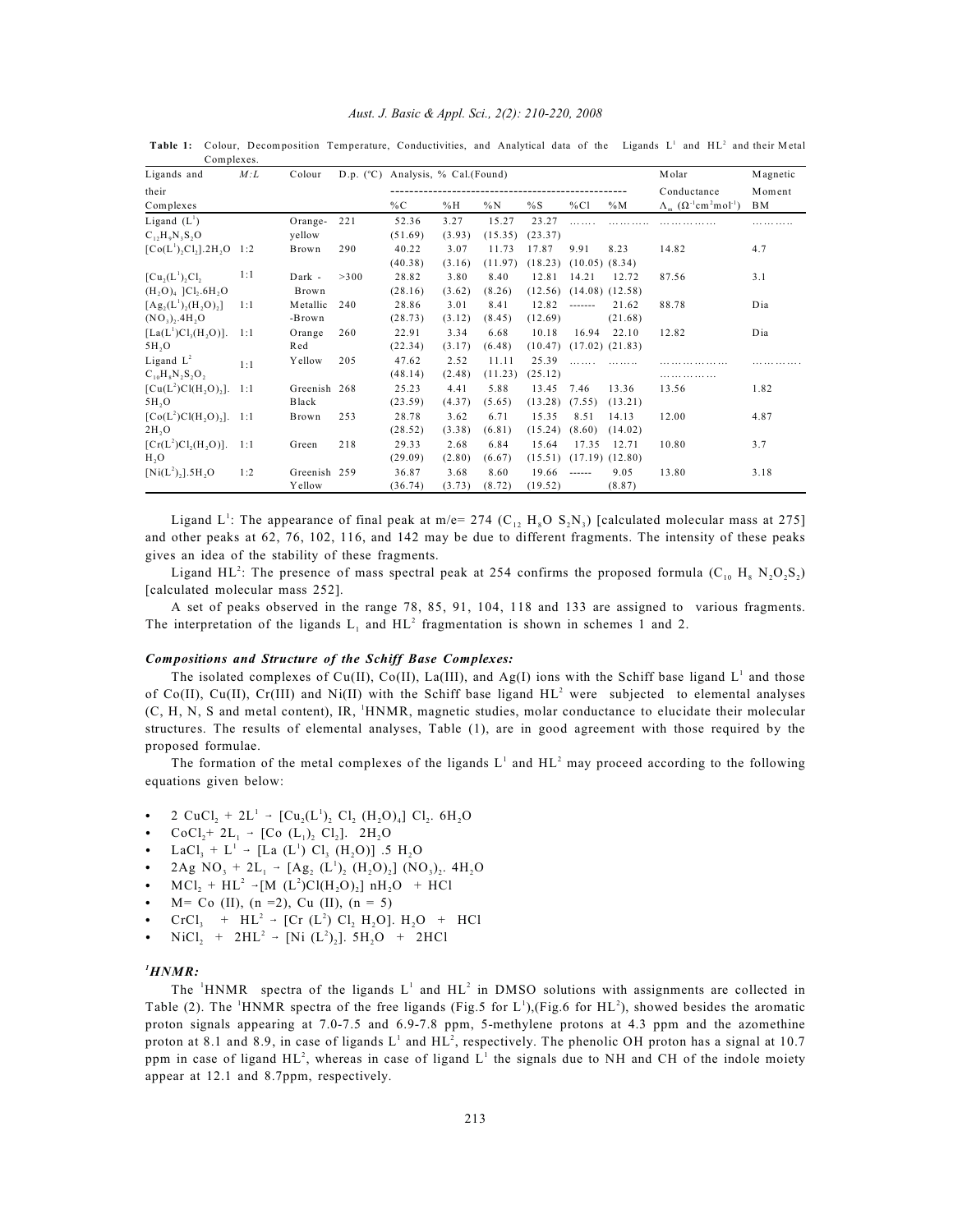

**Scheme 1:**

**Table 2:** <sup>1</sup>H NMR data for the ligands  $L^1$  and  $HL^2$  in DMSO solution ( $\delta$ , ppm Ligand Phenolic OH  $\delta$  (CH<sub>2</sub>of the ring) NH (Indole) CH (indole) CH=N (azomethinc) Aromatic protons  $L<sup>1</sup>$  ------- 4.3 12.1 8.7 8.1 7.0-7.5 HL 10.7 4.3 -------- -------- 8.9 6.9-7.8 <sup>2</sup>

## *Infrared Spectra:*

The significant IR bands of the ligands and their metal complexes and their assignments are given in Table (3). The spectra of all studied complexes show a broad band in the range  $3157-3500$  cm<sup>-1</sup> assigned to n(OH), suggesting the presence of water molecules<sup>16</sup>. The bands due to n(CS) and n(CS) + n(CN) at 673-889 cm<sup>-1</sup> and 1023-1049 cm<sup>-1</sup> respectively, in the free ligands L<sup>1</sup> and H L<sup>2</sup> are either shifted, split, or weakened in all of their complexes except  $L<sup>1</sup>$ -La, indicating the participation of the S atom in complex formation (Casas *et al* 1995). Moreover, coordination of the azomethine N to the metal ion is suggested by the shift of the v(C=N) band (Kovala-Demertzi *et al* 2001). The N–bonding is also indicated by the shift of the strong bands at 1234 and 1272 cm<sup>-1</sup> in case of  $L^1$  and  $HL^2$  spectra, respectively, assignable to a (C-N-C) mode (Casas *et al* 1995, Fabretti and Peyronel 1978), to high or lower frequencies in their complexes. All the L<sup>1</sup> complexes show significant shifts to lower frequencies for  $v(C=O)$  band, suggesting coordination of the metal ion through the carbonyl oxygen atom (Casas et al 1995). The strong phenolic v(C-O) band (Chatterjee and Ghosh 1998) at 1202 cm<sup>-1</sup> in the free HL<sup>2</sup> ligand is shifted towards lower wave numbers in its complexes, consistent with coordination via the deprotonated phenolic oxygen (Jayabalakrishnan and Natarajan 2001).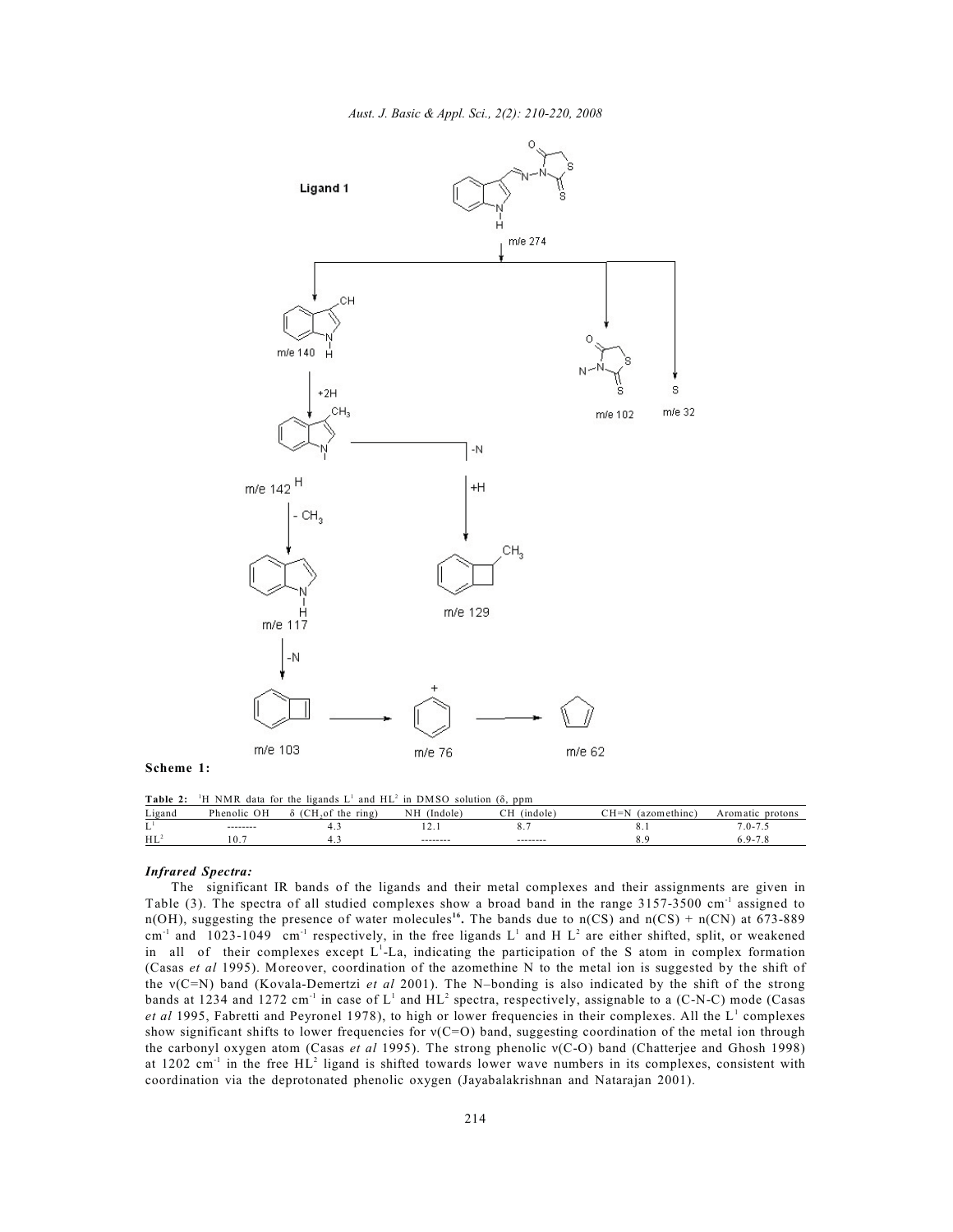*Aust. J. Basic & Appl. Sci., 2(2): 210-220, 2008*



# **Scheme 2:**

Table 3: IR Spectra (4000-400 cm<sup>-1</sup>) of the ligands L<sup>1</sup> and HL<sup>2</sup> and their metal complexes.

| Compound                                                       | v(OH)(H,O) | $v(C=O)$ | $v(C=N)$ | v(CNC)     | $v(C=S)$ | $v(CS)+n(CN)$ | $v(C-O)_{\text{phenolic}}$ |
|----------------------------------------------------------------|------------|----------|----------|------------|----------|---------------|----------------------------|
| $L^1$                                                          | 1742s      | 1661m    | 1234s    | 673s       | 1023s    | -------       |                            |
|                                                                |            | 1590s    | 1572m    |            |          |               |                            |
| $[Co(L1), Cl, ]2H, O$                                          | $3261$ b   | 1725m    | 1585w    | 1226m      | 603w     | 1015s         |                            |
|                                                                |            |          |          |            | 566w     |               |                            |
| $[Cu, (L^1), Cl, (H, O)4]Cl, 6H, O$                            | 3291b      | 1690w    | 1580w    | 1224w      | 667w     | 1041w         | -----                      |
|                                                                |            |          |          |            | 596w     |               |                            |
| $[A, g, (L^1), (H, O),]$ (NO <sub>3</sub> ), 4H <sub>2</sub> O | 3157b      | 1693m    | 1563m    | 1193m      | 600b     | 1045w         |                            |
|                                                                |            |          | 1542m    |            | 561b     |               |                            |
| $[La(L^{1})Cl, (H, O)]$ .5H, O                                 | 3309b      | 1714w    | 1624s    | 1240-1167w | 676m     | 1023m         |                            |
|                                                                | --------   | 1728s    | 1614m    | 1272s      | 889s     | 1049m         | 1202s                      |
| $HL^2$                                                         | 1716s      | 1597s    |          | 767s       |          |               |                            |
| $[Cu(L2)Cl(H, O),]$ .5H, O                                     | 3417b      | 1730m    | 1602m    | 1199w      | 811w     | 1022s         | 1151w                      |
|                                                                |            |          |          |            | 755w     |               |                            |
| $[Co(L2)Cl(H, O),]$ $\cdot$ 2H <sub>2</sub> O                  | 3426b      | 1728s    | 1599s    | 1293m      | 876w     | 1027m         | 1162s                      |
|                                                                |            |          |          |            | 751m     |               |                            |
| $[Cr(L2)Cl, (H, O)]$ ·H <sub>1</sub> O                         | 3500b      | 1728m    | 1615w    | 1272vw     | 880vw    | 1022w         | 1202w                      |
|                                                                |            | 1716m    | 1600vw   |            | 760w     |               |                            |
| $[Ni(L^2),]$ ·5H <sub>2</sub> O                                | 3335b      | 1767s    | 1595m    | 1240s      | 875w     | 1034w         | 1139m                      |
|                                                                |            |          |          |            | 779w     |               |                            |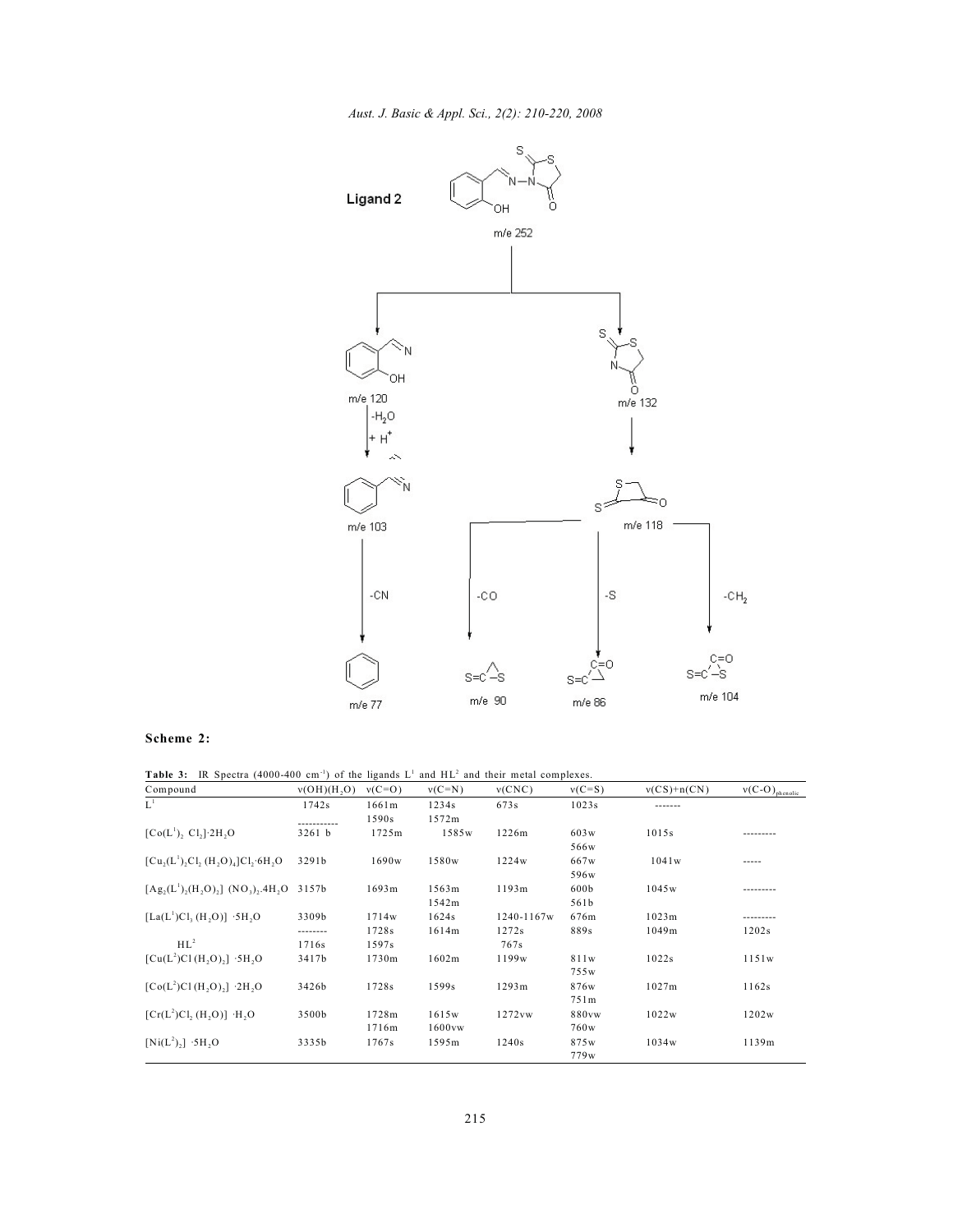### *Molar Conductivity:*

The molar conductivity values of  $L^1$ -Co,  $L^1$ -La complexes and all  $L^2$  complexes in DMF solutions  $[\Lambda_m = 10.80$ -14.82  $\Omega^{-1}$ cm<sup>2</sup>mol<sup>-1</sup>] confirmed the non-electrolytic nature of these complexes, whereas, the molar conductivities of L1-Cu and L1-Ag complexes (Table 1) show that they are electrolytes.

### *Electronic Spectra and Magnetic Susceptibility:*

Listed in Table (4) are the electronic transitions for  $L^1$  and  $HL^2$  and their metal complexes, whereas the magnetic moments of these complexes are given in Table 1. The observed magnetic moment of the Co (II) complexes fall in the range 4.7-4.87 BM. The molar conductance of these complexes in DMF is 12.00-14.82  $\Omega^{-1}$ cm<sup>2</sup> mol<sup>-1</sup>, which shows that the chloride ions are coordinated to the cobalt (II) ion Douglas *et al* 1999. The electronic spectra of these complexes display two electronic spectral bands at 525 nm and 420-445 nm assignable to <sup>4</sup>T<sub>1</sub>g (F)  $\rightarrow$  <sup>4</sup>A<sub>2</sub>g (F) and <sup>4</sup>T<sub>1</sub>g (F)  $\rightarrow$  <sup>4</sup>T<sub>1</sub>g (p) transitions, respectively, characteristic of octahedral geometry (Chandra and Kumar 2005).

Table 4: Electronic Absorption Spectral Bands of the Ligands L<sup>1</sup> and HL<sup>2</sup> and their Complex in Ethanol.

| Ligands and their Complexes                                  | Intra ligand & Transfer bands (nm)  | d-d Bands (nm) |
|--------------------------------------------------------------|-------------------------------------|----------------|
| $L^1$                                                        | 255,270,295                         |                |
| $[Co(L1), C1,]$ . 2H,O                                       | 240,250,255,265,290,330,40,390,410, | 445,525        |
| $[Cu_2(L^1), (H, O)_4]Cl_2$ · 6H, O                          | 245,255,295,360                     | 425,450        |
| $[Ag_2(L^1), (H, O),]$ (NO <sub>3</sub> ), 4H <sub>2</sub> O | 390,410,                            |                |
| $[La(L^{1})Cl, (H, O)] \cdot 5H, O$                          | 225, 255, 290, 350, 370             |                |
| $HL^2$                                                       | 215,290,350                         |                |
| $[Cu(L2)Cl(H, O),] \cdot 5H, O$                              | 210,230,345                         | 420,455        |
| $[Co(L2)Cl(H, O),]$ · 2H, O                                  | 210,230,345                         | 420            |
| $[Cr(L2)Cl2(H2O)] \cdot H2O$                                 | 220,250,290,390                     | 410            |
| $[Ni(L^2),] \cdot 5H, O$                                     | 210.220.310.330.390                 | 410            |

A presumably tetrahedral structure is suggested for the diamagnetic  $L^1$ -Ag (I) complex (Ping *et al* 1999). The HL<sup>2</sup> – Ni (II) complex shows electronic spectral band at 410 nm attributable to <sup>3</sup>A<sub>2</sub>g (F)  $\rightarrow$  <sup>3</sup> T<sub>1</sub>g (F) transition (Fostiak *et al* 2002). This complex has magnetic moment value of 3.18 BM which indicates that it is of high-spin octahedral type (Garcia *et al* 2002), whereas its molar conductance is consistent with a nonelectrolyte. The HL<sup>2</sup>-Cr (III) complex shows a magnetic moment corresponding to three unpaired electrons (i.e 3.7 B.M) which is approximately equal to spin only value. The electronic spectra of this complex shows a band at 410 nm which can be assigned to the  ${}^{4}A_{2}g$  (F)  $\rightarrow$   ${}^{4}T_{1}g$  (F), suggesting an octraheral geometry. The broadness of this band suggests distortion in the octahedral structure to this chelate (Youssef and Hegab 2005).

The magnetic moment of  $HL^{\perp}-Cu$  (II) complex is 3.1 B.M, which is smaller than the calculated value for two Cu(II) ions in octahedral geometries and may indicate slight antiferromagnetic interactions between adjacent Cu(II) ions in this complex.  $HL^2$ -Cu (II) complex is a non-electrolyte with a magnetic moment of 1.82 B.M. The magnetic moment of this complex at room temperature, given in Table (1), lie in the range normally observed for octahedral Cu (II) complexes corresponding to one unpaired electron (Mohammad and El-Wahab 2005). This indicates that this complex is monomeric in nature and the absence of metal-metal interaction.

### *Suggested Structural Formulae of the Complexes:*

From the spectral data and the elemental analyses, the structure of the prepared complexes may be formulated as shown in Figures 3 and 4.

## *Antimicrobial Activity:*

### *Microorganisms used:*

The microorganisms used in this study are shown in Table (5). Four bacterial and one fungal species were subjected to antimicrobial activity test of the  $L^1$  and  $HL^2$  ligands and their complexes. These microorganisms were obtained from Microbial chemistry Department, National Research Center, Giza, Egypt.

### *Media Used:*

Nutrient broth/ agar medium. It contains (g/L), (5) peptone, (3) beef extract. For solid medium 15 g/L agar was added.

Malt broth/agar medium: It contains  $(g/L)$ , (5) peptone (24) malt extract. For solid medium 15g/L agar was added.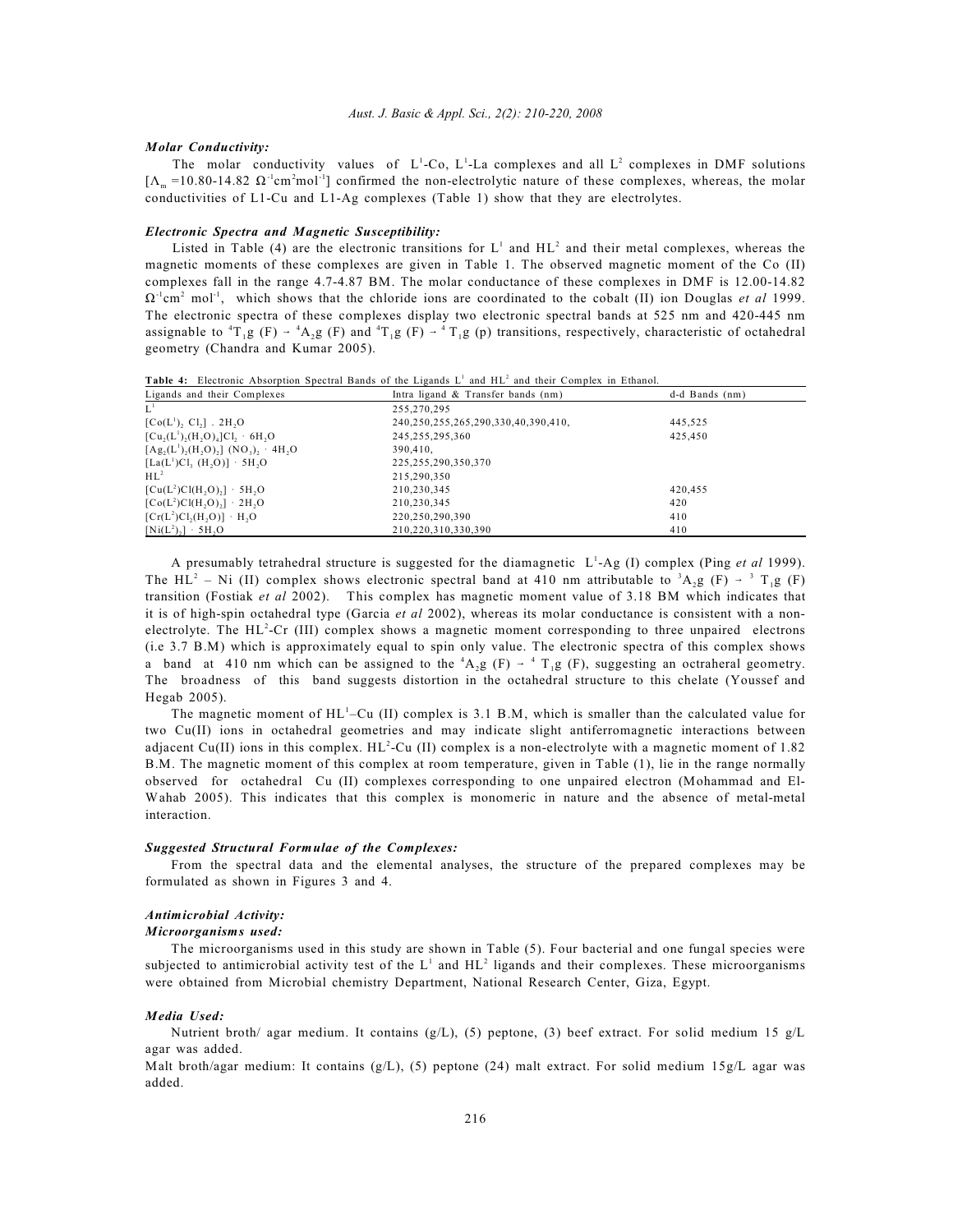

Fig. 3: Suggested Structure of  $L^1$  Complexs.



Fig. 4: Suggested Structure of HL<sup>2</sup> Complexs.

# *Growth Conditions:*

An inoculum of each bacterial strain was suspended in 25 ml of nutrient broth medium and was shaken for 24 h at 37 °C. For yeast, malt broth was inoculated with test organism and incubated at 28°C for 24h.

# *Antimicrobial Activity:*

Disc diffusion method was used for screening the ligands and their complexes. Nutrient agar (for bacteria) or malt agar (for yeast) plates were inoculated with 0.1 mL of an appropriate dilution of the tested culture. Samples (1 cm diameter) were suspended in 100 mL of sterile distilled water. About 20 ml of each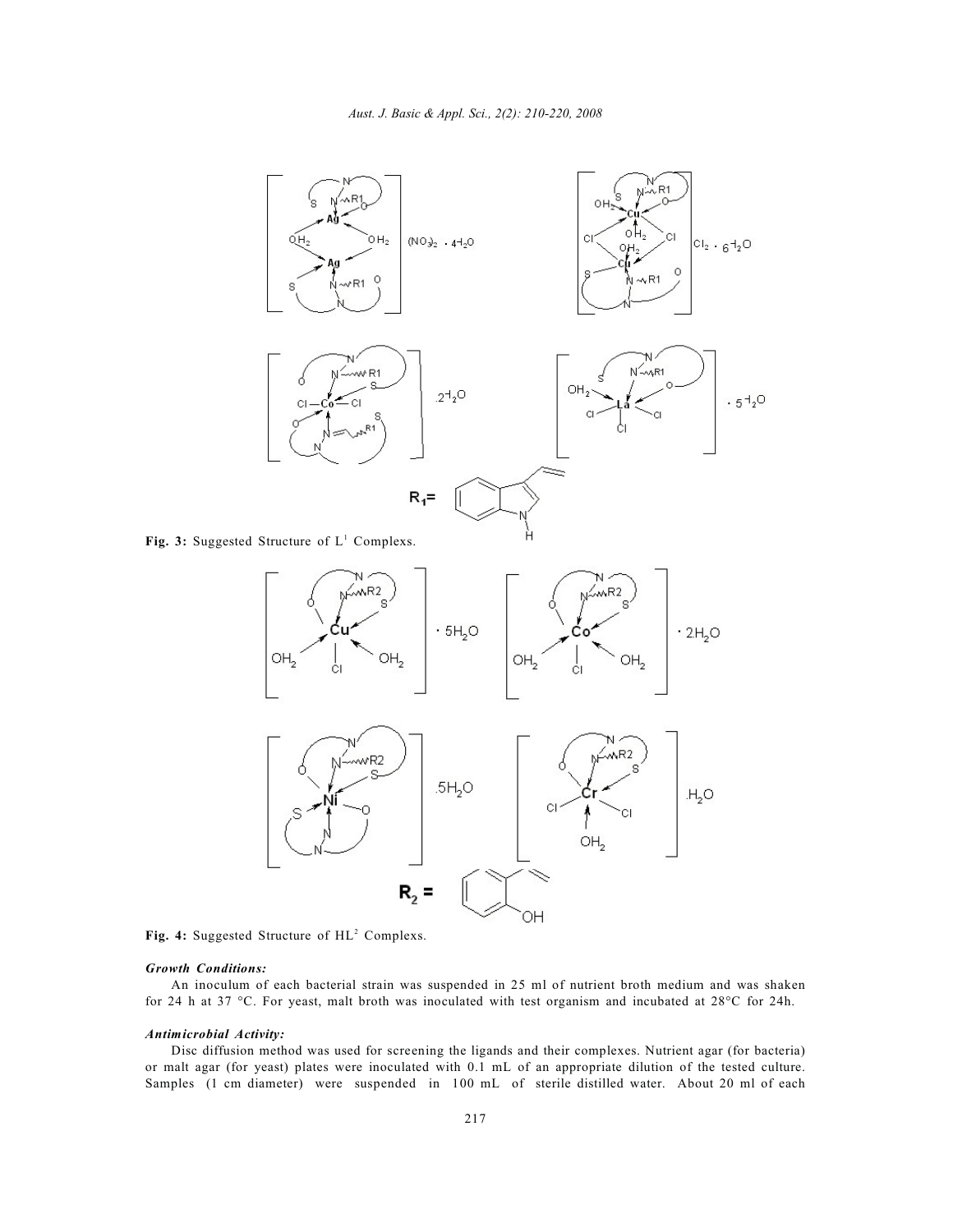|  |  |  |  |  | Aust. J. Basic & Appl. Sci., 2(2): 210-220, 2008 |  |
|--|--|--|--|--|--------------------------------------------------|--|
|--|--|--|--|--|--------------------------------------------------|--|

**Table 5:** The classification of microorganisms used in this study.

|                        | THERE OF THE CHAPTILL CHAINS OF HILL COLLEGILLY GOVG IN HILL STREET. |              |  |  |  |  |  |
|------------------------|----------------------------------------------------------------------|--------------|--|--|--|--|--|
| Test Microorganism     | Classification                                                       | Abbreviation |  |  |  |  |  |
| Bacillus cerens        | Gram-positive bacteria                                               | ВC           |  |  |  |  |  |
| Escherichia coli       | Gram-negative bacteria                                               | EС           |  |  |  |  |  |
| Pseudomonas aeruginosa | Gram-negative bacteria                                               | Pa           |  |  |  |  |  |
| Staphylococcus aureus  | Gram-positive bacteria                                               | Sa           |  |  |  |  |  |
| Candida albicans       | Yeast                                                                | Ca           |  |  |  |  |  |
|                        |                                                                      |              |  |  |  |  |  |

#### Table 6: Antimicrobial activity of the Ligands L<sup>1</sup> and HL<sup>2</sup> and their corresponding metal complexes

| Compound                                                                          | Ec       | Pa       | Bc       | Sa                       | Ca       |
|-----------------------------------------------------------------------------------|----------|----------|----------|--------------------------|----------|
| L1                                                                                |          |          |          |                          |          |
| $[Co(L^{1}), Cl_{2}]$ 2H <sub>2</sub> O                                           |          |          |          |                          |          |
| $[Cu,(L1),Cl,(H,O)4]Cl,(6H, O)$                                                   |          | $^{+++}$ |          |                          |          |
| $[Ag_2(L^1)_2(H_2O)_2](NO_3)_2.4H_2O$                                             |          |          |          | $^{+++}$                 |          |
| [La(L <sup>1</sup> )Cl <sub>3</sub> (H <sub>2</sub> O)] $\cdot$ 5H <sub>2</sub> O | $++$     |          |          | $^{++}$                  | $++$     |
| $HL^2$                                                                            |          |          |          |                          |          |
| $[Cu(L2)Cl(H, O)2]$ .5H, O                                                        | $^{+++}$ | $^{+++}$ | $^{+++}$ | $^{+++}$                 | $+++$    |
| $[Co(L2)Cl(H, O),]$ 2H, O                                                         | $++$     |          |          | $\overline{\phantom{a}}$ |          |
| $[Cr(L2)Cl, (H, O)]$ ·H <sub>1</sub> O                                            | $+++$    | $+++$    | $+++$    | $+++$                    | $+++$    |
| $[Ni(L^2),]$ .5H <sub>2</sub> O                                                   | $^{+++}$ | $+++$    | $^{+++}$ | $^{+++}$                 | $^{+++}$ |

(-) n zone of inhibition, (+)1-10 mm zone of inhibition(++), 11-20 mm zone of inhibition,

(+++) 21-40 mm zone of inhibition.



**Fig. 5:** <sup>1</sup>HMR spectrum of ligand  $L^1$ .

suspension was added to filter paper discs (6 mm diameter), which were placed on the surface of the previously inoculated plates. The plates were incubated at the appropriate temperature for 24h.

## *Biological Activity:*

The results of biological activity tested for ligands and their complexes are given in Table (6). Diameter of inhibition zone (mm) including the disc diameter was measured for each treatment. The  $L^1$  and  $HL^2$  ligands showed no antimicrobial activity at all against EC, Pa, Bc, Sa and Ca.

The HL<sup>2</sup>- Cu, HL<sup>2</sup> – Cr, and HL<sup>2</sup>- Ni complexes exhibited the maximum antimicrobial activity against EC, Pa, Bc, Sa and Ca, while L<sup>1</sup>-La complex showed moderate antimicrobial activity against all organisms used in this study. Moreover, the  $L<sup>1</sup>-Ag$  and -Cu complexes produced +ve antimicrobial activity on some organisms and –ve activity on the others. In addition, Co complexes did not show any activity on the microorganisms.

The results indicate that the complexes show more activity and the ligands do not have any activity against some organisms under identical experimental conditions. This would suggest that the chelation could facilitate the ability of a complex to cross a cell membrane and can be explained by Tweedy's chelation theory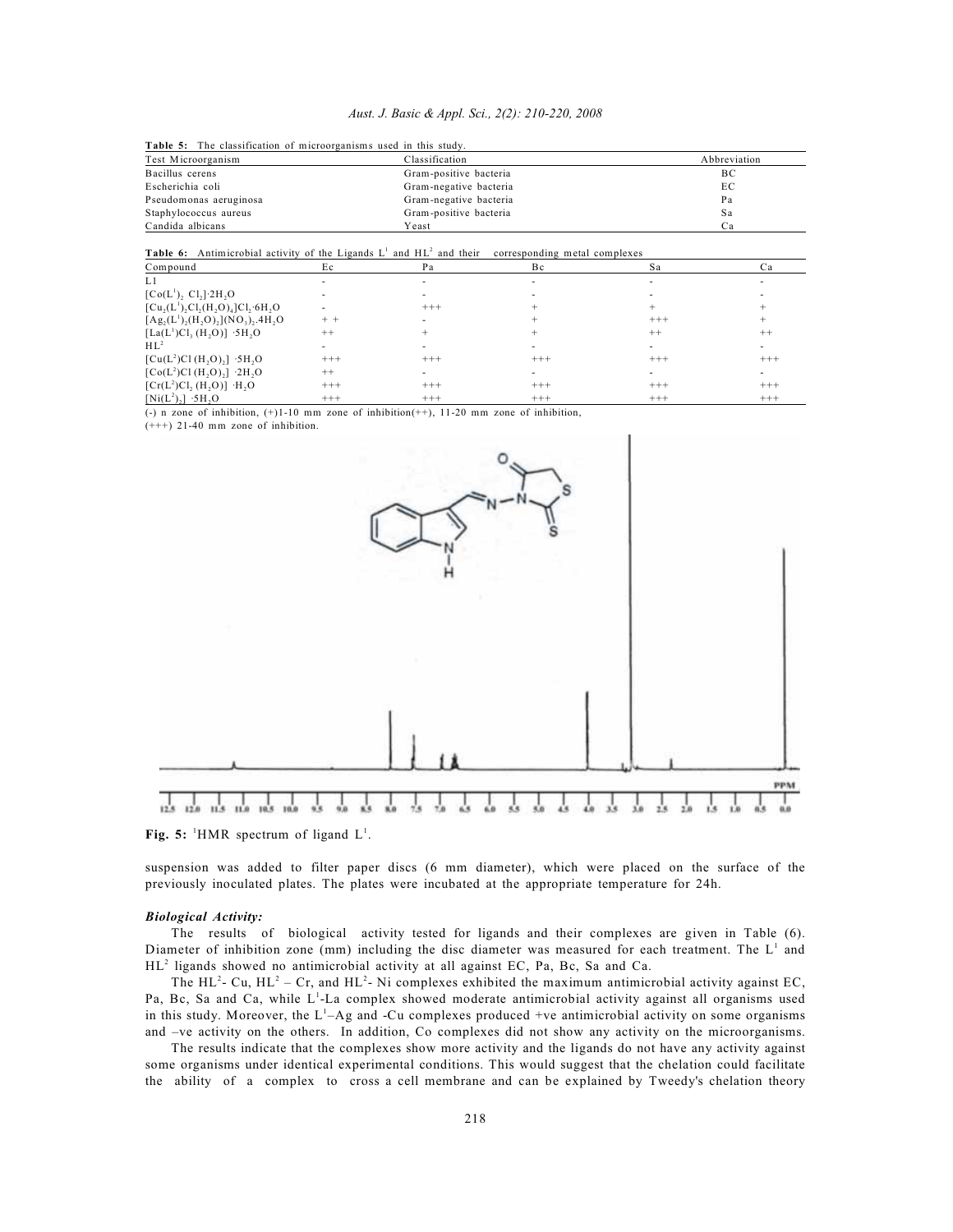

**Fig. 6:** <sup>1</sup>HMR spectrum of ligand  $HL^2$ .

(Fahmi *et al* 1998). Chelation considerably reduces the polarity of the metal ion mainly because of partial sharing of its positive charge with the donor groups and possible electron delocalization over the whole chelate ring. Such chelation could also enhance the lipophilic character of the central metal atom, which subsequently favours its permeation through the lipid layer of the cell membrane (Tumer *et al* 2007).

### **ACKNOWLEDGMENTS**

The authorsthank Dr. Magda A. El-Bendary, Microbial Chemistry Department, National Research Centre, Giza, Egypt for the antimicrobial activity tests.

### **REFERENCES**

Casas, J.S., T.T. Castellano, A. Macias, N. Playa, A. Sanchez, J. Sordo, J.M. varela and Zukerman-Schpector, 1995. Coordination compounds of dimethylthallium(III) with 5-(2-pyridinylmethylene)rhodanine or 5-(2-pyridinylmethylene)-2-thiohydantoin: an unusual case of desmotropic isomerism. J. Inorg. Chim. Acta., 238: 129.

Chandra, S. and U. Kumar, 2005. Spectral and magnetic studies on manganese(II), cobalt(II) and nickel(II) complexes with Schiff bases. Spectrochemica Acta, A 61: 219.

Chatterjee, M. and S. Ghosh, 1998. Vanadium (III) complexes of salicylaldehyde thiosemicarbazones. Trans. Met. Chem., 23: 355.

Cimerman, Z., S. Miljanie and N. Galic, 2000. Schiff Bases Derived from Aminopyridines as Spectrofluorimetric Analytical Reagents. CROATICA Chemica Acta., 73: 81.

Douglas, X.W., A.A. Nassar, F.A. El-Saied and M.I. Ayad, 1999. Cobalt(II) complexes with 2 aminoacetophenone N(4)-substituted thiosemicarbazones, Trans. Met. Chem., 24: 617.

El-Bindary, A.A. and A.Z. El-Sonbati, 2000. Synthesis and Properties of Complexes of Copper(II), Nickel(II), Cobalt(II) and Uranyl Ions with 3-(P- Tolylsulphonamido)rhodanine. Polish. J. Chem., 74: 615.

El-Dissouky, A., A.A. El-Bindary, A.Z. El-Sonbati and A.S. Hilali, 2001. Structural and models of dioxouranium(VI) with rhodanine azodyes – V. Spectrochimia Acta part A, 57: 1163.

El-Sonbati, A.Z. and A.A. El-Bindary, 2000. Stereochemistry of New Nitrogen-containing Heterocyclic Aldehydes. V-Novel Synthesis and Spectroscopic Studies of Some Quinoline Schiff Bases Complexes. Polish J. Chem., 74: 621.

El-Sonbati, A.Z., A.A. El-Bindary, A. El-Dissouky, T.M. El- Gogary and A.S. Hilali, 2002. Substituents effect on the spectral studies on ruthenium (III) complexes of 5(-4 -derivatives phenyldiazo)-3-phenyl-2-thioxo-4-thiazolidinone. Spectrochim. Acta, A, 58: 1623.